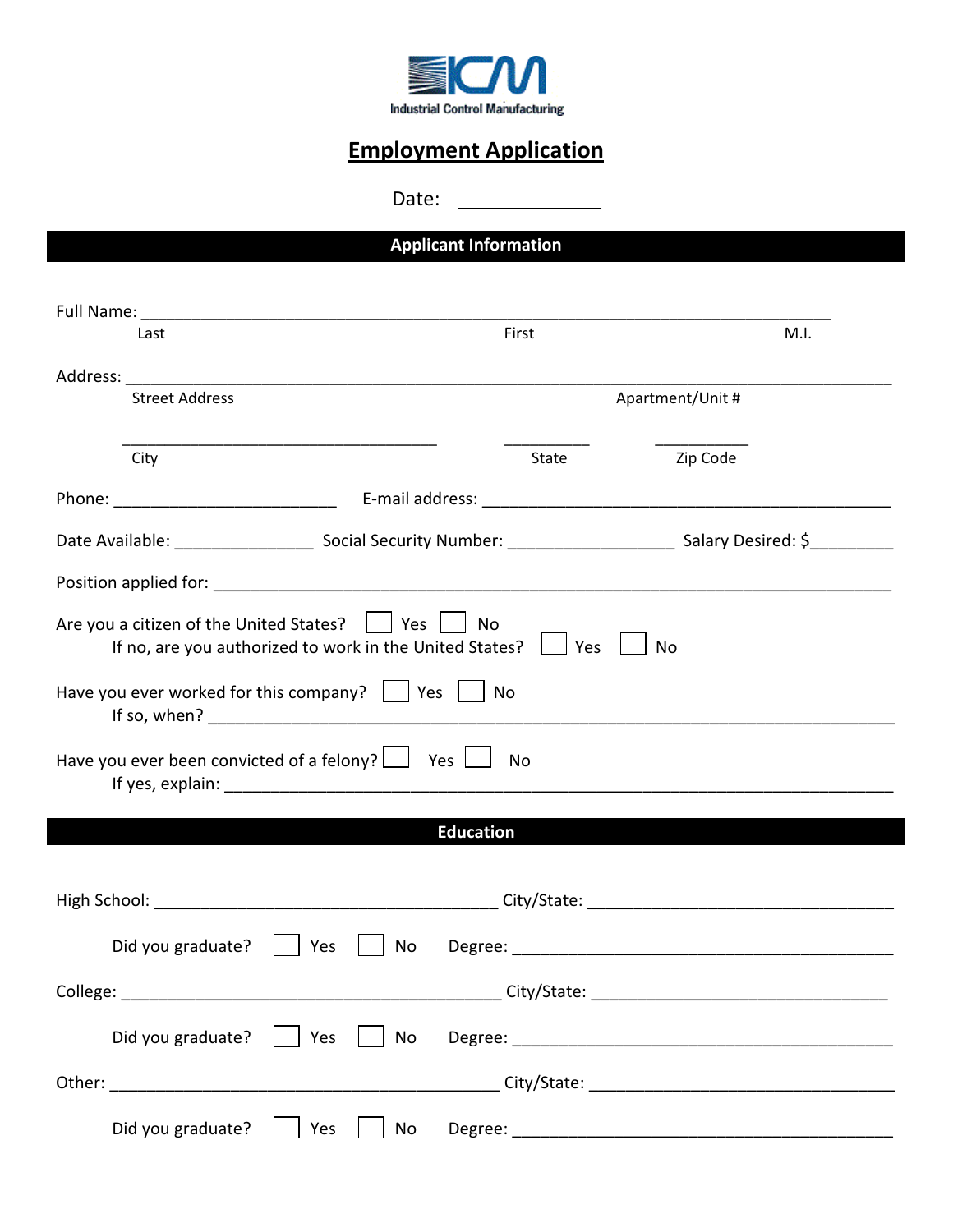## **Previous Employment**

| Starting Salary: \$ Finding Salary: \$                                           |  |  |  |  |  |
|----------------------------------------------------------------------------------|--|--|--|--|--|
|                                                                                  |  |  |  |  |  |
|                                                                                  |  |  |  |  |  |
|                                                                                  |  |  |  |  |  |
|                                                                                  |  |  |  |  |  |
| May we contact your previous supervisor for a reference? $\Box$ Yes<br>No        |  |  |  |  |  |
|                                                                                  |  |  |  |  |  |
|                                                                                  |  |  |  |  |  |
| Starting Salary: \$___________________ Ending Salary: \$ __________________      |  |  |  |  |  |
|                                                                                  |  |  |  |  |  |
|                                                                                  |  |  |  |  |  |
|                                                                                  |  |  |  |  |  |
|                                                                                  |  |  |  |  |  |
| May we contact your previous supervisor for a reference? $\Box$ Yes $\Box$<br>No |  |  |  |  |  |
|                                                                                  |  |  |  |  |  |
|                                                                                  |  |  |  |  |  |
| Starting Salary: \$_________________ Ending Salary: \$ ________________          |  |  |  |  |  |
|                                                                                  |  |  |  |  |  |
|                                                                                  |  |  |  |  |  |
|                                                                                  |  |  |  |  |  |
|                                                                                  |  |  |  |  |  |
| May we contact your previous supervisor for a reference? $\Box$ Yes<br>No        |  |  |  |  |  |